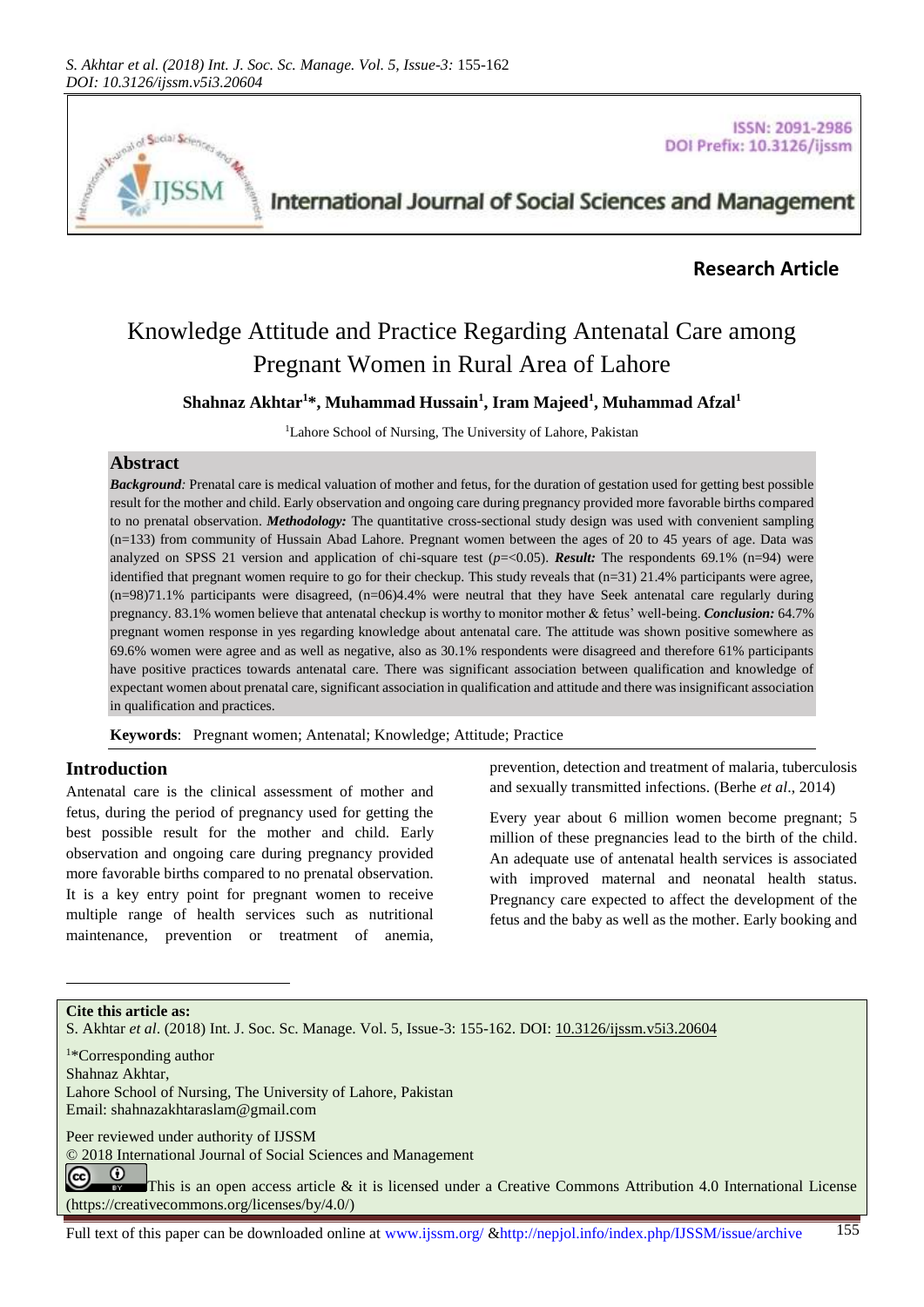regular visitation of antenatal care can only achieve this. (WHO, 2007).

Maternal health services have a potentially critical role in the improvement of reproductive health. The use of health service related to availability, quality and cost of services as well as the social structures, health beliefs and personal characteristics of the users. Over half a million women die each year from complications of pregnancy or childbirth. Most maternal deaths occur during childbirth and the presence of trained medical staff could greatly reduce this number. (UNICEF, 2008).

Antenatal Care is an opportunity to promote the benefits of skilled attendance at birth and to encourage women to seek postpartum care for themselves and their newborn. It is also an ideal time to counsel women about the benefits of child spacing. (Reynolds, Wong *et al*. 2014).

The ANC provides an estimate of essential health issues, including health promotion, disease prevention, screening, and diagnosis. All struggles commenced to preserve the physical and mental well-being of the mothers, to prevent premature labor, to predict difficulties and complications at birth. Ensures decrease number of maternal mortality and morbidity (Organization, 2016). Knowledge of pregnant mothers may be major factor in determining the extent of antenatal services use. Reports from various parts of the world have shown that increased levels of pregnant mothers in terms of antenatal care have an impact on their utilization.(Okafor, 2016).

Attitude refers to the affective feelings of the expectant mother who like and dislike prenatal services. Thus, the personal experience of pregnant women in prenatal services can be positive or negative. (Onasoga, Afolayan *et al*. 2012) Reason experienced in the developing countries is almost

parallel such as hemorrhage, followed by eclampsia, infections, abortion complications and disabilities. (Igbokwe, 2012)

#### *Aim of the Study*

The aim of the study is to assess the knowledge, attitudes and practice of pregnant women regarding antenatal care in the community of Hussain Abad Lahore.

#### *Objectives*

To identify the knowledge of women regarding Antenatal care in the community.

To identify the attitude of women regarding the Antenatal care in the community.

To assess practice of pregnant women regarding Antenatal care in the community.

#### *Conceptual Framework*

Conceptual framework is shown in Fig. 1.

#### *Significance of the Study*

This study identify the gap between knowledge, attitude and practices of community people regarding antenatal care. Study enable the community administration to evaluate the knowledge, attitude and practice of pregnant women towards the antenatal care. After conducting the study, the findings will be shared to the community people and the results will be presented to the higher authorities and policy makers. Study will be an ingredient for decision maker, stalk holder, and policy maker to refine or develop certain policies for managing the maternal mortality and morbidity rate with in the community. The study will helpful for the participants they should be aware about the importance of antenatal care and understand how its lack is effecting their health.



**Fig. 1:** Conceptual framework (Source: Rosenstock, 1974)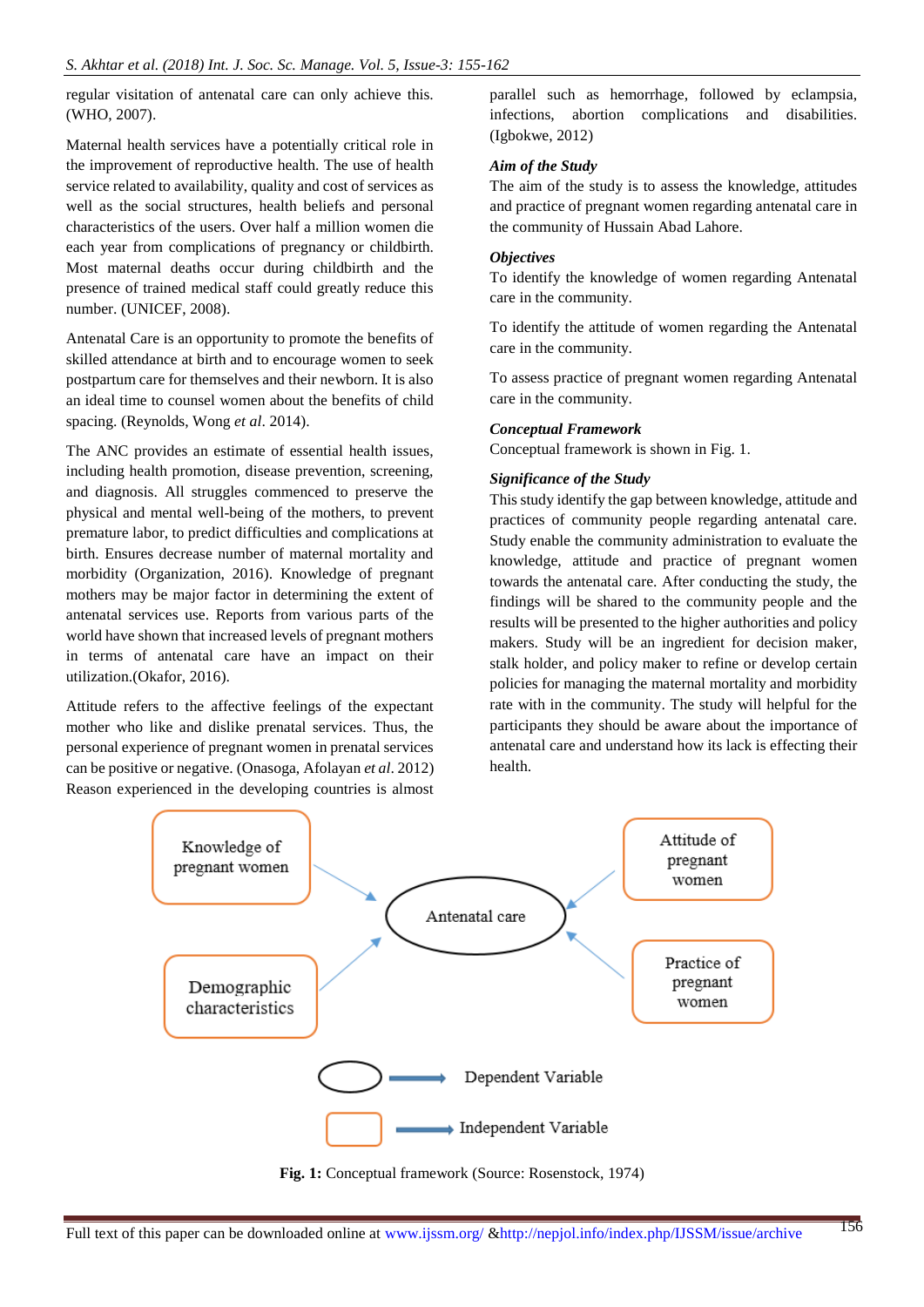## **Literature Review**

Every minute, at least one-woman dies from the pregnancy related complication or childbirth, or 529,000 women a year. Moreover, about 20 more people suffer from injuries, infections or illnesses that affect about 10 million women every year, for every woman who dies at birth. Studies show that the cause of maternal mortality in developing countries is mainly due to poor access to maternal health care. Because of poor antenatal and maternity ward, as well as inadequacies in available care. (Igbokwe, 2012).

Expectant mothers indicated that 49% received no antenatal care, even in the presence of no cost and low cost public health sector ANC services. It is reported that out of 900 pregnant women, 811 (90%) had at least one visit. Only 11% of the women had  $\geq$  four antenatal visits. Pakistan Demographic and Health Survey confirms that maternal deaths are not merely a result of treatment failure; rather they are the final outcome of a complex interplay between a myriad of social, cultural and economic factors (Majrooh *et al*., 2014).

Half of the women were satisfied with the overall care provided to them. The routine antenatal investigations provided to majority of women like urine, blood, antenatal examination and blood pressure. About 86.2% women said that they have to wait for more than two hours for checkups. Regarding satisfaction with getting medicine 63% found dissatisfied, 75% of women did not have complete tetanus vaccine. Only 31% received instructions about antenatal care, 46% received information about exercise and 36% were reassured about discussing fear and anxiety (Sutan *et al*., 2016).

The state of women's health in Pakistan is unsatisfactory, with the majority suffering from preventable and treatable risks and diseases associated with child bearing. According to the Demographic Health Survey in Pakistan, 70% of pregnant women have not received antenatal care, 23% receive preventive care by a physician, 3% by a nurse, medical health care or family caregiver, and 4% by trained or untrained traditional obstetricians (TBAs). There are several factors, which affect the use of antenatal facilities, such as educational level, awareness of the importance of antenatal care (Birmeta, Dibaba *et al*. 2013).

Most of the women 85% knew about the benefits in terms of antenatal care and had sufficient knowledge about the importance of antenatal care. Majority of pregnant women visited 58% regularly antenatal care 56% booked in the first trimester for provision (Onasoga *et al*., 2012).

In a survey 85.5%, beneficiaries received at least three antenatal nursing services from any healthcare institution. Community Health Center was the most common source of such care. Significant differences found between beneficiaries who had used three antenatal visits and did not

exist in terms of age, socioeconomic status and time of registration (Roy *et al*., 2013).

Knowledge revealed that majority of women knows that, woman needs at least five visits of antenatal follow up throughout her pregnancy 92.2%. However, only 52.8% interviewed women know that the important of using contraceptives methods. About 7.8% of the women did not know that pregnancy women needs at least five visits of antenatal follow up throughout her pregnancy. About 39.8% of the women did not know the complication, which may arise with hypertension, that women with high blood pressure will affect the fetus growth in pregnancy (Getachew *et al*., 2015).

Results of a study showed that women who had received antenatal care, 54.5% did not have sufficient knowledge of the service, Only 45.5% had good knowledge (Kawungezi, AkiiBua *et al*. 2015). Attitude towards antenatal care is becoming positive due to better outcomes in health of the baby and the mother, though some still consider home deliveries as status quo. Some considered antenatal care as administration policy so they attended in order to achieve their requirement. Some of them considered it a waste of time due to protocol and delays at antenatal care clinics (Kawungezi *et al*., 2015).

Use of the antenatal care service was inadequate in accordance with the WHO recommendation, but better than the use of the antenatal services of the Amhara region in Ethiopia, which governs the study area. Low level of education of the mothers, poor decision-making, low economic status of the mother, poor perception of the affected women. On the other hand, the mother's experience of abortion and stillbirth increased the probability of using antenatal care (Dulla *et al*., 2017).

Use of antenatal care was associated with the degree of awareness regarding the level of nutritional use during pregnancy. Women receiving antenatal care pointed to the importance of acceptable intake of protein, vegetables, fruits and milk during pregnancy. They also knew that green leafy vegetables and organ meat were helpful in preventing anemia (Faye *et al*., 2011).

The practice of home delivery is still common act as added risk if they ever want to conceive again. About half of the women did not know the complications that might arise among women delivery at home. These high-risk women need specific antenatal care and recommended for hospital delivery. However, home delivery is still a preferred practice among women seen in this study where about 20.8% of the women reported having experience of home delivery in their previous pregnancies opposing to the good attitude revealed regarding hospital delivery.

Antenatal Care have such attractive benefits and strategies, every year, at least half a million women and girls die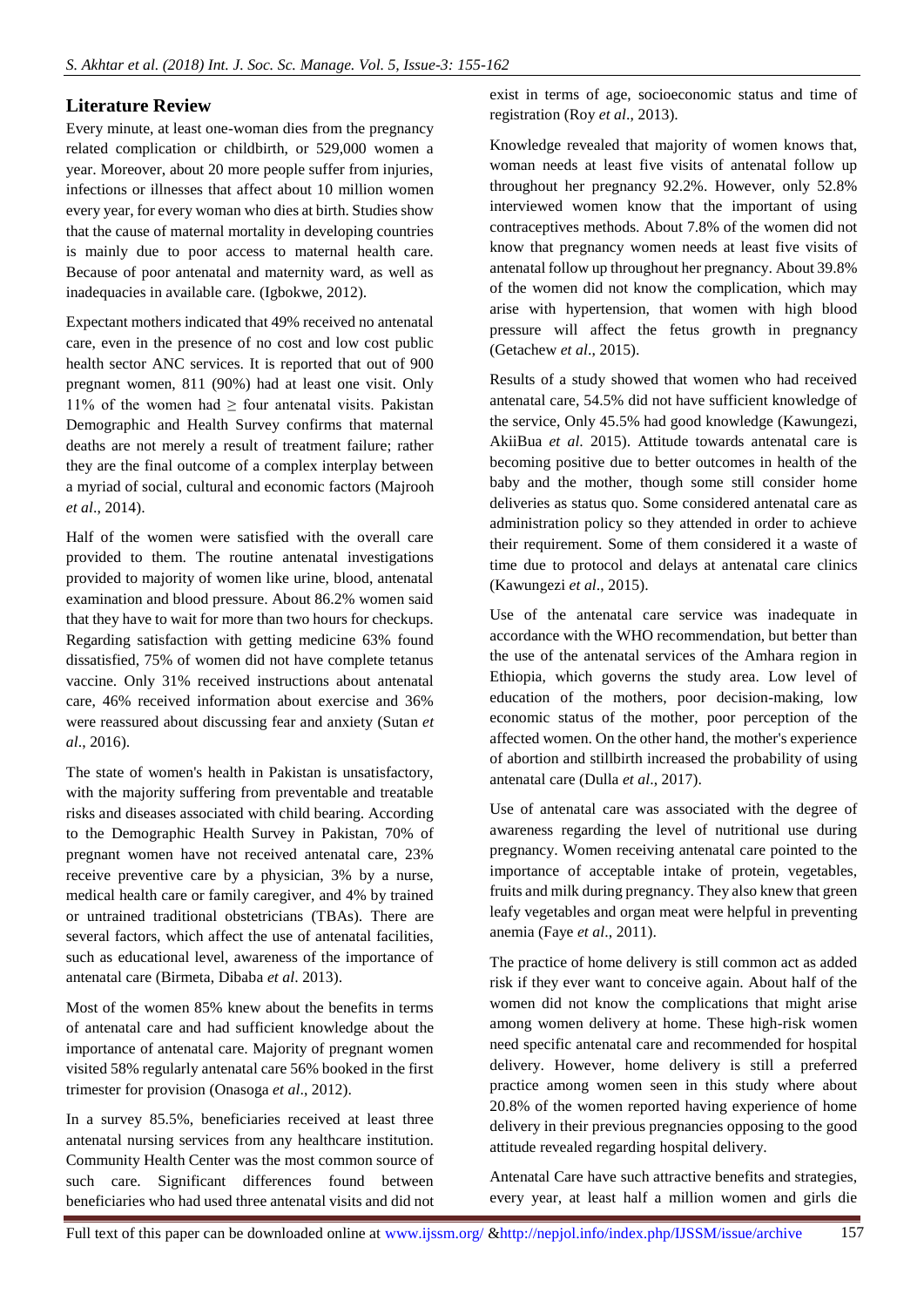because of complications during pregnancy, childbirth or the six weeks following delivery. Almost all (99%) of these deaths occur in developing countries. This shows that the Antenatal care activity is very weak in developing country (Dulla *et al*. 2017).

## **Methodology of the Study**

#### *Setting*

Hussain Abad

*Study Design*  Cross sectional

#### *Population*

The target populations were the pregnant women living in the Hussain Abad rural area of Lahore aged from 20 to 45.

#### *Sampling*

Non–Probability Convenient sampling Respondents' selection was.

#### *Research Instrument*

Questioner adopted from published research article included four sections Demographic data, Knowledge, Attitude and Practice. Used to collect the information.

#### *Data Gathering Procedure*

Data was gathered by distributing the questioner among community pregnant women. Questionnaire was converted into Urdu, for easy interpretation of participants.

#### *Analysis Plan*

The primary investigator completed data entry. Data was analyzed by using the Statistical Package for the social science (SPSS) 21, descriptive statistics such as frequencies, means, SD- Deviation and percentages. The association between knowledge attitude and practice was drawn through Chi-square

#### *Study Timeline*

The data was collected from October 2017 and ends on December 2017

#### *Ethical Consideration*

The study was conducted in the community after the permission letter from institutional review board committee of university of Lahore. After taking the permission from the stalk holder of the community. The rules and regulations of community people not violated. Each participant in this study was deal in respective way. All information kept confidential.

## **Results**

This section presents the outcomes of the study.

#### *Profile of the Respondents*

Respondents were pregnant women from rural area of Lahore.

#### *Research Question*

What is the knowledge, attitude and practice of pregnant women regarding antenatal care?

#### *Demographic Data*

The questioners were distributed in 130 participants. By using the convenient sampling technique to collect data, Participants were women of community (Table 1).

#### *Knowledge Regarding Antenatal Care*

In the Table 2, the questions about knowledge regarding Antenatal care pregnant women regarding Antenatal care.

#### *Attitude Regarding Antenatal Care*

In the Table 3, the questions about attitude of community pregnant women regarding Antenatal care.

#### *Antenatal Care Practices*

In the Table 4, the questions about practice of antenatal care among community pregnant women.

| <b>Participants</b>            | $n = 133$ (F)%              |                           |
|--------------------------------|-----------------------------|---------------------------|
| Age Group of respondents       | $1=20-24(46)34.6%$          | $2=25-29(20)15%$          |
|                                | $3 = 30 - 34(53)39.8%$      | $4=35$ -above (14) 10.5%  |
| Education level of respondents | 1 = Primary $(19)14.3%$     | 2=Middle $(50)$ 37.6%     |
|                                | 3=Matric (51) 38.3%         | $4=$ Intermediate (0)0%   |
|                                | $5$ =illiterate $(13)$ 9.8% |                           |
| Education level of respondents | 1 = Primary $(20)15.0%$     | 2=Middle $(18)13.5%$      |
| husbands                       | 3=Matric (70) 52.6%         | 4=Intermediate $(07)5.3%$ |
|                                | $5 =$ illiterate $(18)13.5$ |                           |

#### **Table 1:** Demographic Information of Participants.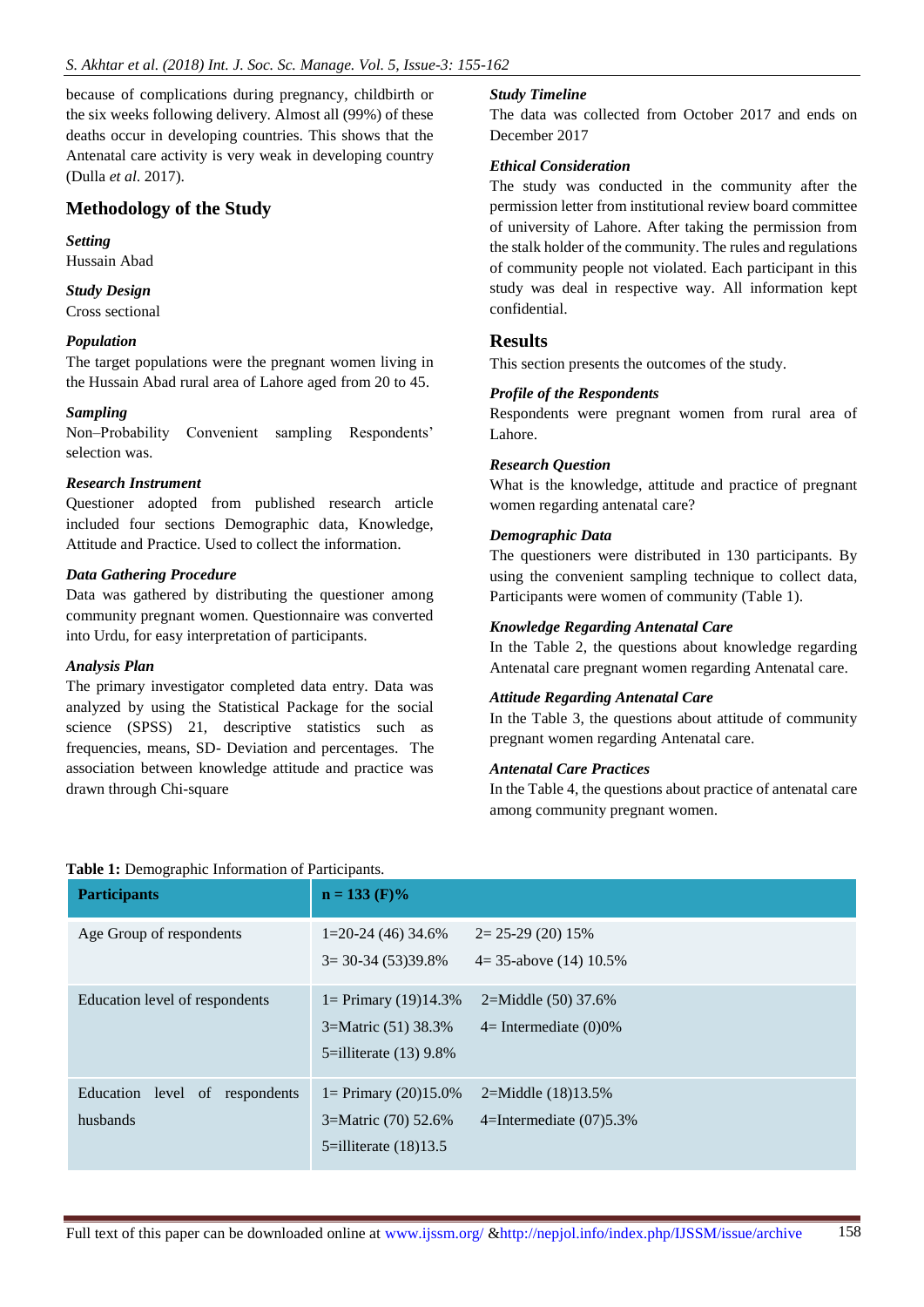#### **Table 2:** Pregnant women's Knowledge Regarding Antenatal care

| Variable                                                                                    | $Yes(F)\%$    | $No(F)$ %     | Cumulative<br>frequency |
|---------------------------------------------------------------------------------------------|---------------|---------------|-------------------------|
|                                                                                             |               |               | $(F)\%$                 |
| Do pregnant women need to go for antenatal check-up?                                        | $(n=94)69.1%$ | $(n=39)28.7%$ | $(133)100\%$            |
| If yes, is it required to go for ANC even if there is no complication<br>during pregnancy?  | $(n=93)69.9%$ | $(n=40)30.1%$ | (133)100%               |
| Should first antenatal check-up be done in the first 3 months?                              | (89)66.9%     | (44)33.1%     | $(133)100\%$            |
| Is it necessary to give inj. TT during pregnancy?                                           | (68)51.1%     | (64)48.1%     | (133)100%               |
| Does pregnant woman need vitamin supplement and iron folic acid<br>tablet during pregnancy? | (118)88.7%    | (15)11.3%     | (133)100%               |
| Regular Blood pressure examination is necessary during pregnancy.                           | $(112)$ 82.4% | (21)15.4%     | $(133)100\%$            |
| Can high blood pressure affect the foetus growth?                                           | (70)51.5%     | (63)46.3%     | $(133)100\%$            |

#### **Table 3:** Pregnant women's Attitude Regarding Antenatal care

| <b>Variables</b>                                                                        | <b>Disagree</b><br>$(F)\%$ | <b>Neutral</b><br>$(F)\%$ | Agree<br>$(F)\%$ | <b>Cumulative</b><br>frequency |
|-----------------------------------------------------------------------------------------|----------------------------|---------------------------|------------------|--------------------------------|
|                                                                                         |                            |                           |                  | $(F)\%$                        |
| Early antenatal booking is good for my pregnancy                                        | $(08)$ 5.9%                | (02)1.5%                  | (123)91.5%       | (133)100%                      |
| I will go for antenatal booking before the third month of my<br>pregnancy.              | (56)<br>38.9%              | (26)<br>19.1%             | $(54)$ 39.7%     | $(133)100\%$                   |
| I believe that vitamin supplement and iron folic acid tablet is<br>good for the foetus. | (29)<br>21.3%              | $(02)$ 1.5%               | (102)75%         | $(133)100\%$                   |
| Antenatal follow up is good to monitor mother's and foetus'<br>health                   | $(07)$ 5.1%                | (13)9.6%                  | (113)83.1%       | $(133)100\%$                   |
| I will allow the doctor to check my blood pressure                                      | (31)<br>22.8%              | $(0)$ 0%                  | (102)75%         | (133)100%                      |

## **Table 4:** Community Pregnant women's Practice Regarding Antenatal care

| Variables                                                                                                                                   | Disagree<br>$(F)\%$ | <b>Neutral</b><br>$(F)\%$ | Agree<br>$(F)\%$ | Cumulative<br>frequency |
|---------------------------------------------------------------------------------------------------------------------------------------------|---------------------|---------------------------|------------------|-------------------------|
| Seek antenatal care regularly during pregnancy.                                                                                             | (96)69.6%           | (06)4.4%                  | (36)22.8%        | $(133)100\%$            |
| Current pregnancy is unplanned.                                                                                                             | (40)33.1%           | $(0)0\%$                  | (88)74.7%        | (133)100%               |
| Waiting for the foetus (baby) to move before going for<br>antenatal care.                                                                   | (111)81.6%          | (07)5.1%                  | (15)11%          | (133)100%               |
| Unable to meet the transport costs to the healthcare facility.                                                                              | (20)14.7%           | (06)4.4%                  | (20)14.7%        | $(133)100\%$            |
| Feeling well and not having any serious problems, which need<br>the nurse or doctor's attention.                                            | (05)3.7%            | $(01)0.7\%$               | (127)93.4%       | (133)100%               |
| No power to make decisions on your own. Husband/partner or<br>family members have to make the decision for you to go for<br>antenatal care. | (65)47.8%           | (0)0%                     | $(68)50.0\%$     | $(133)100\%$            |
| Take five antenatal visit during pregnancy.                                                                                                 | (86)63.2%           | (40) 29.4%                | (07)5.1%         | $(133)100\%$            |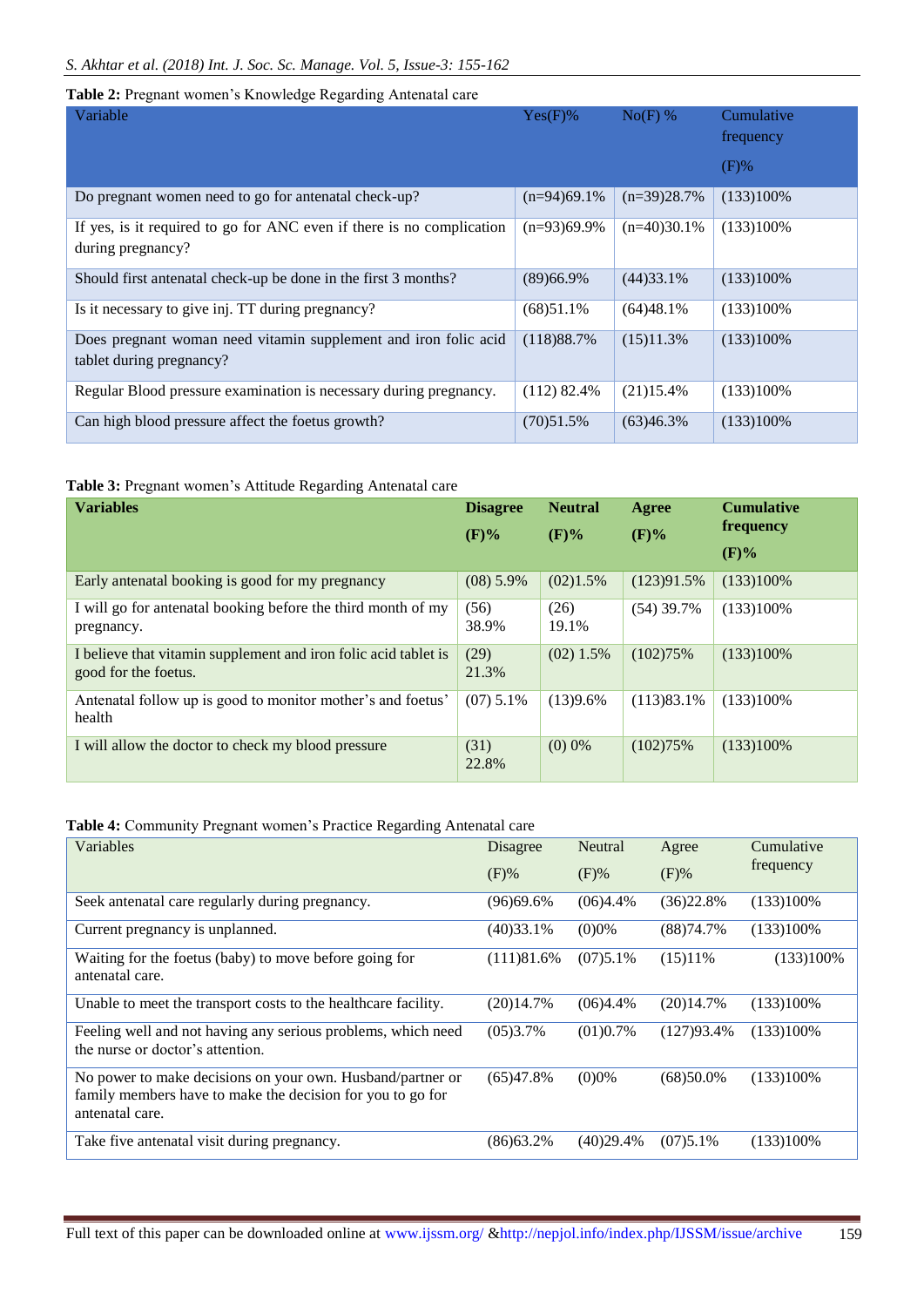#### *Chi-Square Test Application*

Table 5 shows the significant association in qualification and knowledge

There was significant association between qualification and attitude. Qualification effect on the pregnant women attitude, all items showed insignificant p value and chi square value. (Table 6).

The Table 7 showed that there was significant association between qualification and first five items of practices. It showed that education have great effect on the practices of pregnant women regarding attaining of antenatal care regularly during pregnancy *p*=.001 with chi-square value 94.66a.

**Table 5:** Association in Qualification and Knowledge

| S. N.                   | <b>Questions</b>                                                                         | $\gamma^2$ value | $\textbf{Si2}$ |
|-------------------------|------------------------------------------------------------------------------------------|------------------|----------------|
|                         | Do pregnant women need to go for antenatal check-up                                      | 12.37a           | $.006*$        |
| $\mathbf{2}$            | If yes, is it required to go for ANC even if there is no complication during pregnancy?  | 6.157a           | $.104*$        |
| 3                       | Should first antenatal check-up be done in the first 3 months?                           | 37.88a           | $.001*$        |
| $\overline{\mathbf{4}}$ | Is it necessary to give inj. TT during pregnancy?                                        | 21.44a           | $.002*$        |
| 5                       | Does pregnant woman need vitamin supplement and iron folic acid tablet during pregnancy? | .565a            | .904           |
| 6                       | Regular Blood pressure examination is necessary during pregnancy.                        | 2.826a           | .419           |
| 7                       | Can high blood pressure affect the fetus growth?                                         | 20.47a           | $.001*$        |

#### **Table 6:** Association in Qualification and Attitude

| S. N.       | <b>Ouestions</b>                                                                    | $\gamma^2$ value | <b>Sig</b> |
|-------------|-------------------------------------------------------------------------------------|------------------|------------|
|             | Early antenatal booking is good for my pregnancy                                    | 111.48a          | $.002*$    |
| $\mathbf 2$ | I will go for antenatal booking before the third month of my pregnancy.             | 68.09a           | $.001*$    |
| 3           | I believe that vitamin supplement and iron folic acid tablet is good for the fetus. | 73.46a           | $.000*$    |
| 4           | Antenatal follow up is good to monitor mother's and fetus' health                   | 105.19a          | $.001*$    |
| 5           | I will allow the doctor to check my blood pressure                                  | 74.42a           | $.003*$    |

#### **Table 7:** Association in Qualification and Practice

| S. N. | <b>Ouestions</b>                                                                                                                         | $\chi^2$<br>value | <b>Sig</b> |
|-------|------------------------------------------------------------------------------------------------------------------------------------------|-------------------|------------|
|       | Seek antenatal care regularly during pregnancy.                                                                                          | 94.66a            | $.001*$    |
| 2     | Take five antenatal visit during pregnancy.                                                                                              | 16.68a            | $.162*$    |
| 3     | Waiting for the fetus (baby) to move before going for antenatal care.                                                                    | 13.76a            | $.316*$    |
| 4     | Unable to meet the transport costs to the healthcare facility.                                                                           | 16.83a            | $.156*$    |
| 5     | Feeling well and not having any serious problems, which need the nurse or doctor's<br>attention.                                         | 54.86a            | $.001*$    |
| 6     | Current pregnancy is unplanned.                                                                                                          | 9.019a            | .436       |
| 7     | No power to make decisions on your own. Husband/partner or family members have to make<br>the decision for you to go for antenatal care. | 21.32a            | .986       |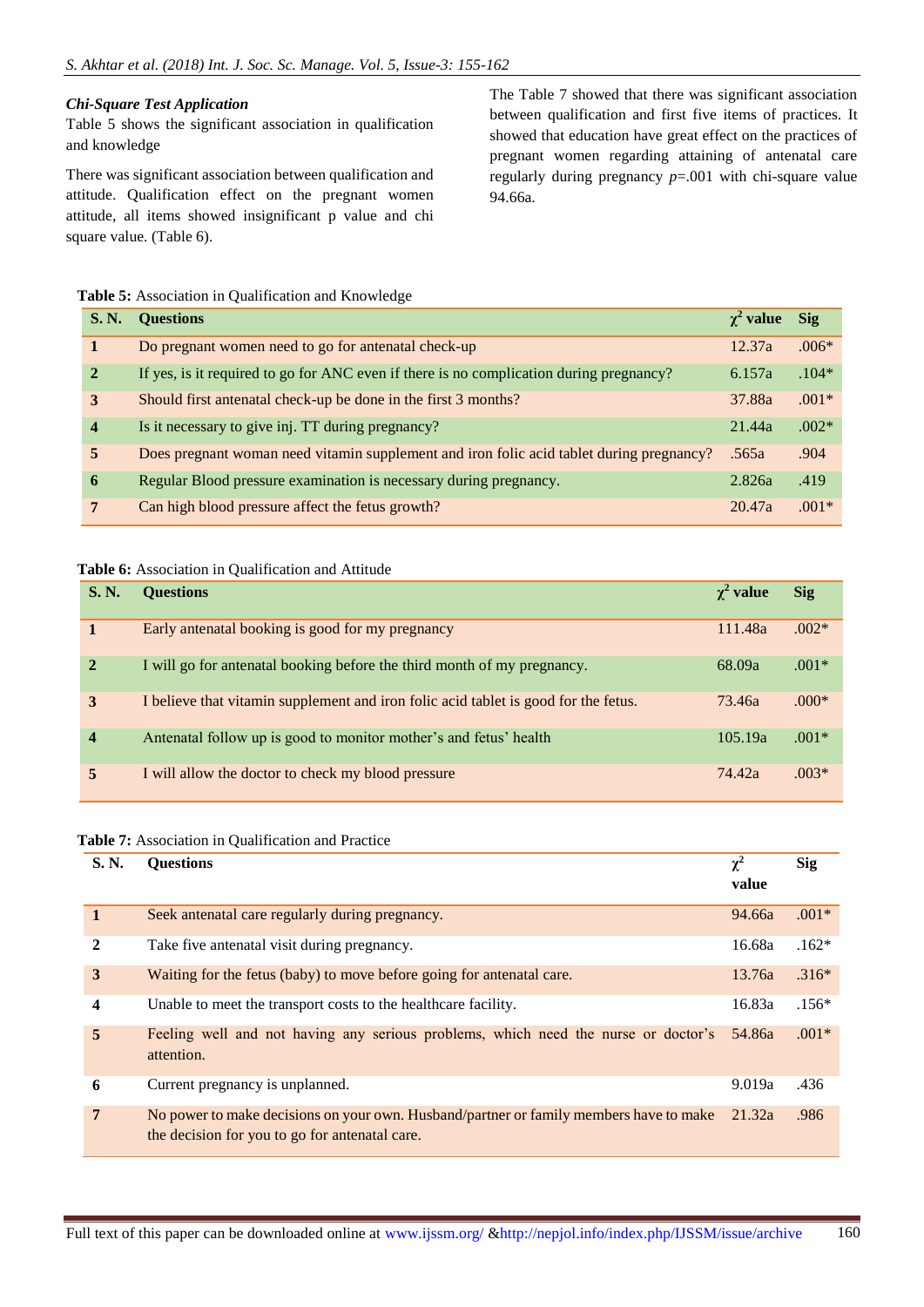## **Discussion**

It is known that most perinatal deaths can be prevented if adequate antenatal care and timely obstetric care is provided. In this study, overall knowledge regarding need of expectant ladies to go for prenatal assessment. 69.1% (n=94) respondent were knew that pregnant women need to go for their checkup. 69.9% (n=93) pregnant women knows that it is required to go for antenatal care even if there is no complication during pregnancy. 66. 9 % (n=89) women have knowledge that  $1<sup>st</sup>$  prenatal check-up should be done in the starting three months of gestation. Almost half of the women knows 51.5% (n=70) that high blood pressure can affect the growth of their children. Another similar study was conducted in Orang Asli in Jempol District shows 94.2% expectant females have awareness about "that expectant women need to go for gynecological assessment". Similarly, 73.1% women knows that pregnant females need to go for pre-birth check-up even if there is no complication. 92.3% knows that pregnant women needs vitamin supplement. Respectively 55.8% women knows that high blood pressure can affect the growth of their children. In this study, outcome on the attitude towards the ante-natal care revels that 52% of the interrogated females had attitude score of more than half worth. Only 39.7% of women agreed or strongly agreed, as they will go for antenatal booking before the third month of their pregnancy. 83.1% women believe that antenatal follow up is worthy to observe mother, fetus' health status. This is the highest response rate.

This study reveals that  $(n=3)$  2.2% participants were strongly agree, (n=31)19.1% participants agreed (n=93) 67.4% participants were disagreed, (n=05) 3.7% were strongly disagreed (06) 4.4% were neutral that they have Seek antenatal care regularly during pregnancy. 14.7% participants were agreed, 78.6% were disagreed and 4.4% were neutral in response to the question that they are unable to pay for transport cost. 47.8% disagreed, 50.0% agreed, they have No power to make decisions on your own.

It is supposed that females' qualification is vital for understanding health needs, and able to make decisions regarding their health. The study shown that, significant relationship was found between qualification and knowledge attitude and practice of the women. It was found that practice and attitude of the women was affected by education status. In this study, women who were more educated were better aware about almost all the aspects of antenatal care. However, women with lower education were doing better practice about nutrition and other factors.

## **Limitations**

Non-probability sampling technique was applied in the study. There might be response bias in the results because

of the sensitive topic. The study was conducted in rural area of Lahore.

## **Conclusion**

The study concluded that overall 64.7% pregnant women response in yes regarding knowledge about antenatal care. The attitude was shown positive somewhere as 69.6% women were agree and as well as negative, also as 30.1% respondents were disagreed and therefore 61% participants have positive practices towards antenatal care. There was statistically significant association between qualification and knowledge of pregnant women regarding antenatal care, significant association in qualification and attitude and there was insignificant association in qualification and practices.

## **Acknowledgement**

We are grateful to all persons who helped us directly or indirectly during this research work. The first author wishes to thank her Husband and friends for supporting her.

## **References**

- Berhe KK, Welearegay HG, Abera GB, Kahsay HB, Kahsay AB (2014) Assessment of antenatal care utilization and its associated factors among 15 to 49 years of age women in Ayder Kebelle, Mekelle City 2012/2013; a cross sectional study. Open Journal of Advanced Drug Delivery. 2(1): 62- 75.
- Birmeta K, Dibaba Y, Woldeyohannes D (2013) Determinants of maternal health care utilization in Holeta town, central Ethiopia. *BMC health services research* **13**(1): 256.
- Dulla D, Daka D, Wakgari N (2017) Antenatal Care Utilization and Its Associated Factors among Pregnant Women in Boricha District, Southern Ethiopia. *Diversity & Equality in Health and Care*.
- Faye A, Niane M, Ba I (2011) Home birth in women who have given birth at least once in a health facility: contributory factors in a developing country. *Acta obstetricia et gynecologica Scandinavica* **90**(11): 1239-1243.
- Getachew H, Tadesse Y, Shibeshi W (2015) Drug dosage adjustment in hospitalized patients with renal impairment at Tikur Anbessa specialized hospital, Addis Ababa, Ethiopia. *BMC nephrology*. **16**(1):158.
- Igbokwe C (2012) Knowledge and attitude of pregnant women towards antenatal services in Nsukka Local Government Area of Enugu State, Nigeria. *Journal of Research in Education and Society* 3(1).
- Kawungezi PC, AkiiBua D, Aleni C, Chitayi M, Niwaha A, Kazibwe A, *et al*. (2015) Attendance and utilization of antenatal care (ANC) services: multi-center study in upcountry areas of Uganda. *Open journal of preventive medicine* **5**(3): 132.
- Majrooh MA, Hasnain S, Akram J, Siddiqui A, Memon ZA (2014) Coverage and quality of antenatal care provided at primary health care facilities in the 'Punjab'province of 'Pakistan'. *Plos one* **9**(11): e113390.